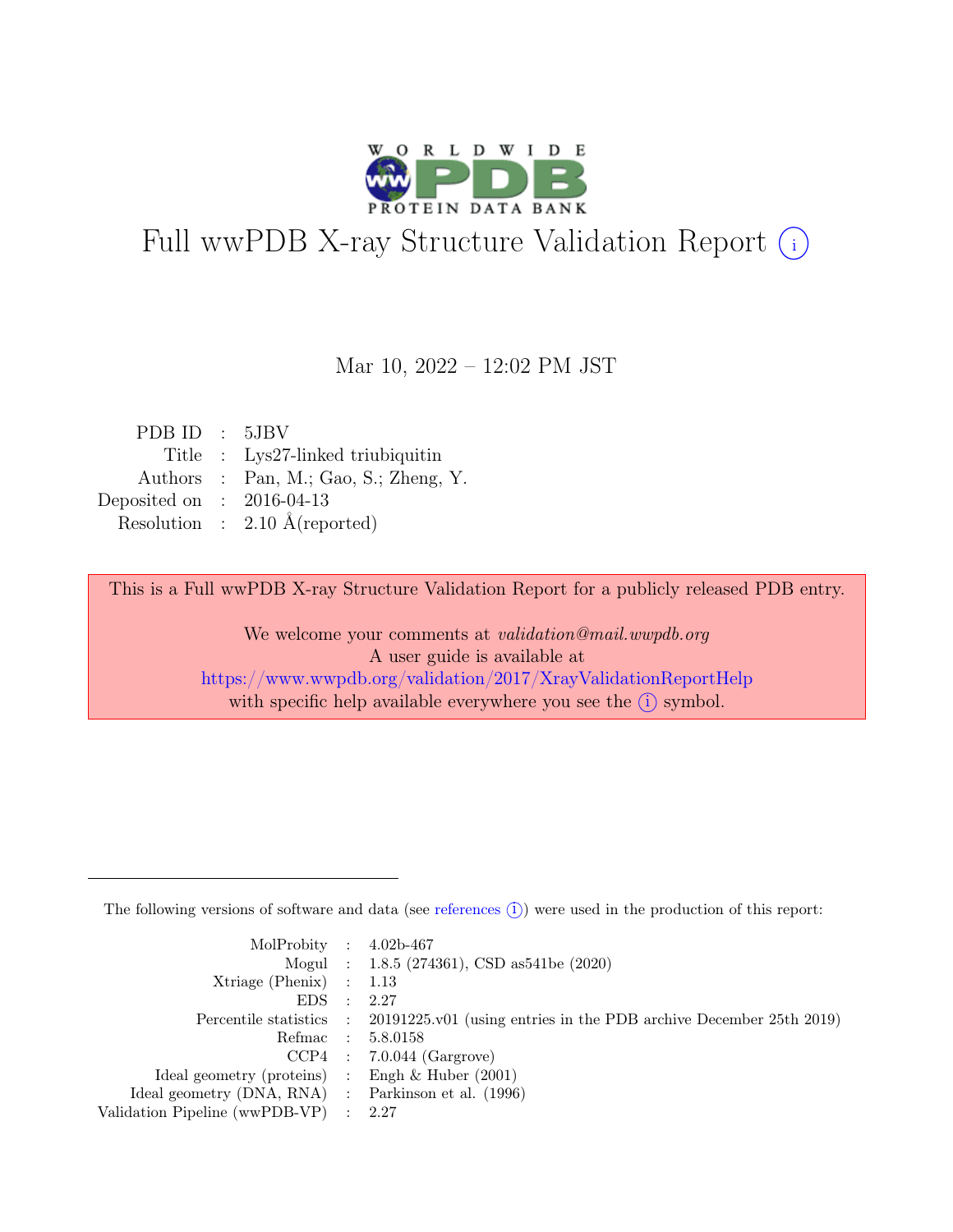# 1 Overall quality at a glance  $(i)$

The following experimental techniques were used to determine the structure: X-RAY DIFFRACTION

The reported resolution of this entry is 2.10 Å.

Percentile scores (ranging between 0-100) for global validation metrics of the entry are shown in the following graphic. The table shows the number of entries on which the scores are based.



| Metric                | Whole archive<br>$(\#Entries)$ | Similar resolution<br>$(\# \text{Entries}, \text{ resolution range}(\AA))$ |  |  |
|-----------------------|--------------------------------|----------------------------------------------------------------------------|--|--|
| $R_{free}$            | 130704                         | $5197(2.10-2.10)$                                                          |  |  |
| Clashscore            | 141614                         | $5710(2.10-2.10)$                                                          |  |  |
| Ramachandran outliers | 138981                         | $5647(2.10-2.10)$                                                          |  |  |
| Sidechain outliers    | 138945                         | 5648 (2.10-2.10)                                                           |  |  |
| RSRZ outliers         | 127900                         | $5083(2.10-2.10)$                                                          |  |  |

The table below summarises the geometric issues observed across the polymeric chains and their fit to the electron density. The red, orange, yellow and green segments of the lower bar indicate the fraction of residues that contain outliers for  $>=$  3, 2, 1 and 0 types of geometric quality criteria respectively. A grey segment represents the fraction of residues that are not modelled. The numeric value for each fraction is indicated below the corresponding segment, with a dot representing fractions <=5% The upper red bar (where present) indicates the fraction of residues that have poor fit to the electron density. The numeric value is given above the bar.

| Mol | ${\rm Chain \mid Length}$ | Quality of chain |     |    |  |  |
|-----|---------------------------|------------------|-----|----|--|--|
|     | 76                        | 5%<br>72%        | 24% |    |  |  |
|     | 76                        | 74%              | 20% | 7% |  |  |

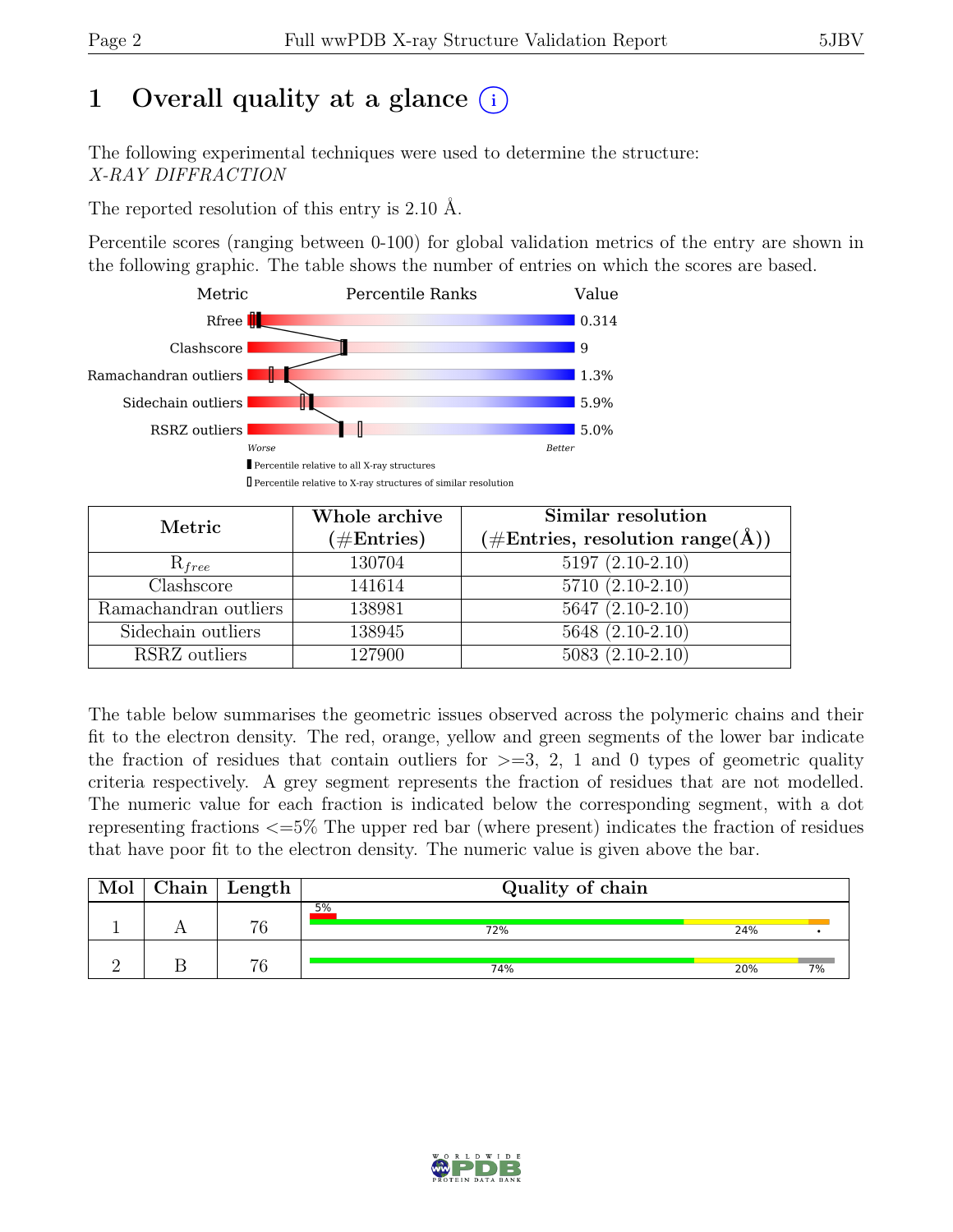# 2 Entry composition  $(i)$

There are 4 unique types of molecules in this entry. The entry contains 1243 atoms, of which 0 are hydrogens and 0 are deuteriums.

In the tables below, the ZeroOcc column contains the number of atoms modelled with zero occupancy, the AltConf column contains the number of residues with at least one atom in alternate conformation and the Trace column contains the number of residues modelled with at most 2 atoms.

• Molecule 1 is a protein called Ubiquitin.

| Mol | Chain | <sup>'</sup> Residues | $\rm{Atoms}$ |     |     |  |  | $ZeroOcc \mid AltConf \mid Trace$ |  |
|-----|-------|-----------------------|--------------|-----|-----|--|--|-----------------------------------|--|
|     |       | 76                    | 'otai<br>601 | 378 | .05 |  |  |                                   |  |

• Molecule 2 is a protein (with D amino acids) called D-ubiquitin.

| Mol | $\mid$ Chain $\mid$ Residues | Atoms        |     |  | $\text{ZeroOcc}$   AltConf   Trace |  |  |
|-----|------------------------------|--------------|-----|--|------------------------------------|--|--|
|     |                              | fotal<br>563 | 357 |  | 94 112                             |  |  |

• Molecule 3 is NITRATE ION (three-letter code: NO3) (formula: NO<sub>3</sub>).



|  | Mol   Chain   Residues | <b>Atoms</b> | ZeroOcc   AltConf |
|--|------------------------|--------------|-------------------|
|  |                        | Total N O    |                   |
|  |                        | Total N O    |                   |

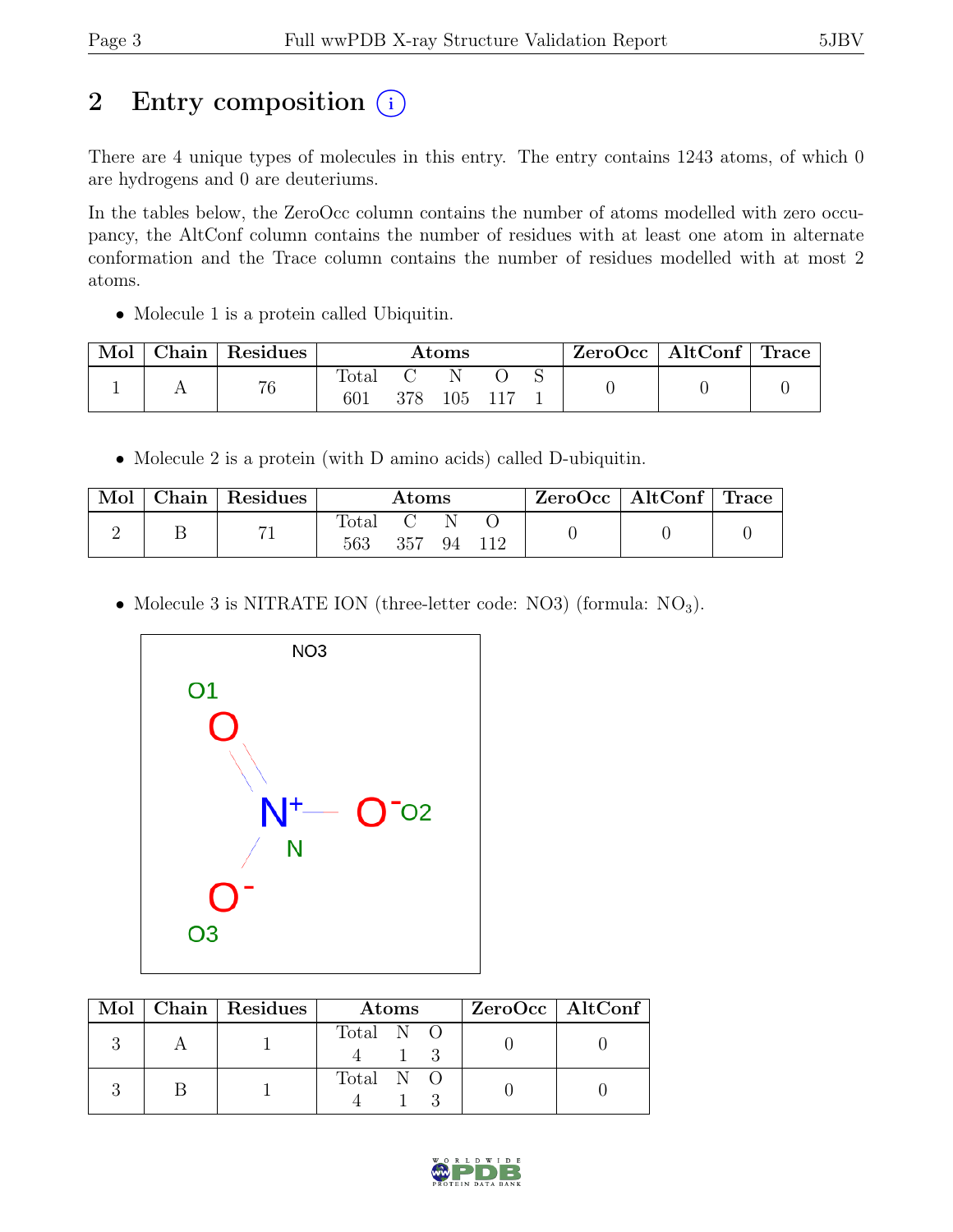$\bullet\,$  Molecule 4 is water.

|  | Mol   Chain   Residues | Atoms             | $ZeroOcc$   AltConf |  |
|--|------------------------|-------------------|---------------------|--|
|  | 28                     | Total<br>28<br>28 |                     |  |
|  |                        | Total<br>43<br>43 |                     |  |

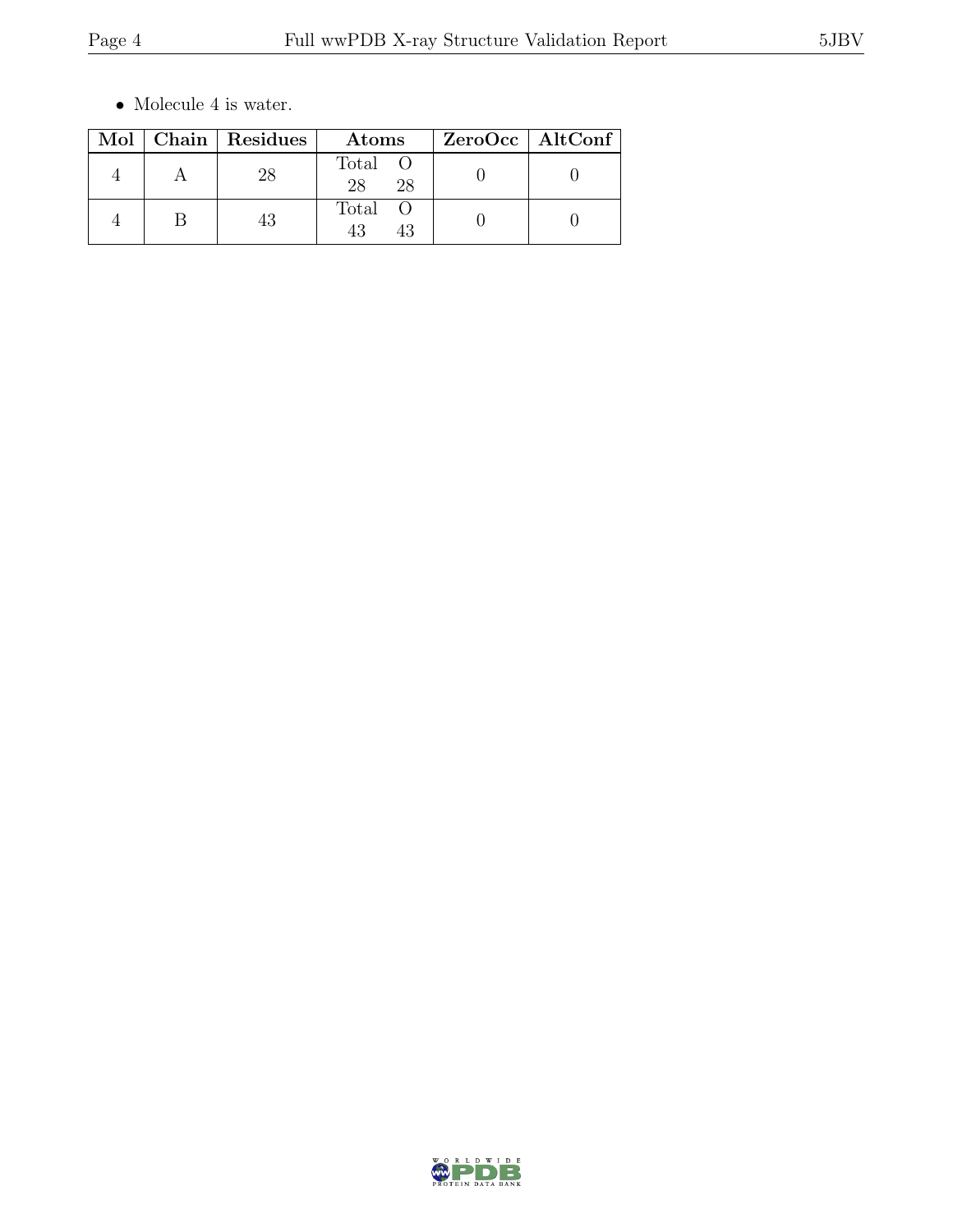# 3 Residue-property plots  $(i)$

These plots are drawn for all protein, RNA, DNA and oligosaccharide chains in the entry. The first graphic for a chain summarises the proportions of the various outlier classes displayed in the second graphic. The second graphic shows the sequence view annotated by issues in geometry and electron density. Residues are color-coded according to the number of geometric quality criteria for which they contain at least one outlier:  $green = 0$ , yellow  $= 1$ , orange  $= 2$  and red  $= 3$  or more. A red dot above a residue indicates a poor fit to the electron density (RSRZ > 2). Stretches of 2 or more consecutive residues without any outlier are shown as a green connector. Residues present in the sample, but not in the model, are shown in grey.



• Molecule 1: Ubiquitin

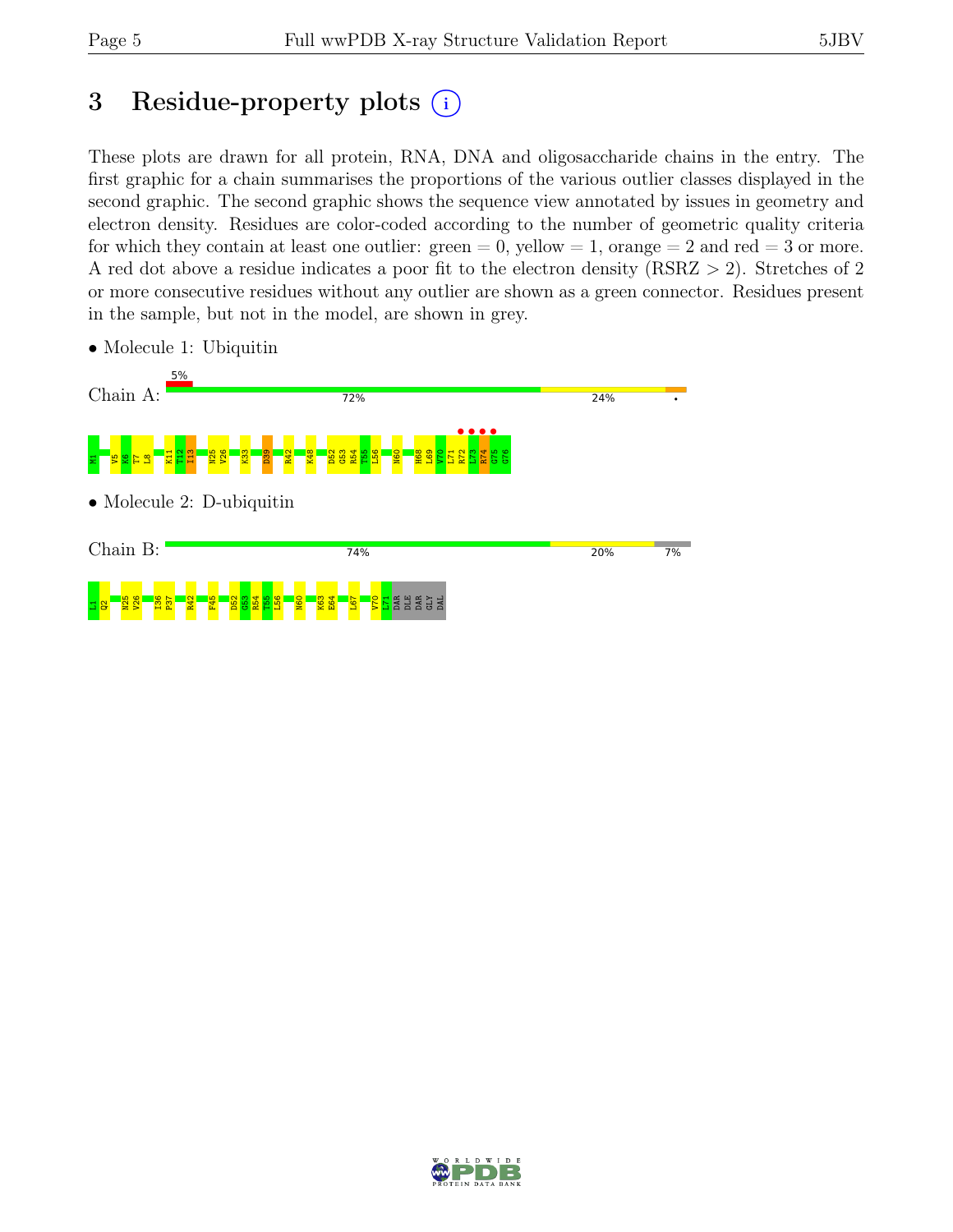# 4 Data and refinement statistics  $(i)$

| Property                                                             | Value                                              | Source     |
|----------------------------------------------------------------------|----------------------------------------------------|------------|
| Space group                                                          | $H_3$                                              | Depositor  |
| Cell constants                                                       | $51.76\text{\AA}$<br>$51.76\text{\AA}$<br>138.25Å  |            |
| a, b, c, $\alpha$ , $\beta$ , $\gamma$                               | $90.00^\circ$<br>$120.00^{\circ}$<br>$90.00^\circ$ | Depositor  |
| Resolution $(A)$                                                     | 22.57<br>$-2.10$                                   | Depositor  |
|                                                                      | 22.56<br>$-2.10$                                   | <b>EDS</b> |
| % Data completeness                                                  | $63.4(22.57-2.10)$                                 | Depositor  |
| (in resolution range)                                                | $81.6(22.56-2.10)$                                 | <b>EDS</b> |
| $\mathrm{R}_{merge}$                                                 | (Not available)                                    | Depositor  |
| $\mathrm{R}_{sym}$                                                   | (Not available)                                    | Depositor  |
| $\langle I/\sigma(I) \rangle$ <sup>1</sup>                           | 1.10 (at $2.11\text{\AA}$ )                        | Xtriage    |
| Refinement program                                                   | PHENIX 1.9 1692                                    | Depositor  |
|                                                                      | $\overline{0.261}$ ,<br>0.306                      | Depositor  |
| $R, R_{free}$                                                        | 0.269<br>0.314<br>$\overline{\phantom{a}}$         | DCC        |
| $R_{free}$ test set                                                  | 316 reflections $(4.82\%)$                         | wwPDB-VP   |
| Wilson B-factor $(A^2)$                                              | 31.2                                               | Xtriage    |
| Anisotropy                                                           | 0.007                                              | Xtriage    |
| Bulk solvent $k_{sol}(e/\mathring{A}^3)$ , $B_{sol}(\mathring{A}^2)$ | 0.34, 42.0                                         | <b>EDS</b> |
| $\overline{\text{L-test}}$ for twinning <sup>2</sup>                 | $< L >$ = 0.55, $< L^2 >$ = 0.39                   | Xtriage    |
| Estimated twinning fraction                                          | $0.026$ for $-h-k,k,-l$                            | Xtriage    |
| $F_o, F_c$ correlation                                               | 0.92                                               | <b>EDS</b> |
| Total number of atoms                                                | 1243                                               | wwPDB-VP   |
| Average B, all atoms $(A^2)$                                         | 37.0                                               | wwPDB-VP   |

Xtriage's analysis on translational NCS is as follows: The largest off-origin peak in the Patterson function is 12.67% of the height of the origin peak. No significant pseudotranslation is detected.

<sup>&</sup>lt;sup>2</sup>Theoretical values of  $\langle |L| \rangle$ ,  $\langle L^2 \rangle$  for acentric reflections are 0.5, 0.333 respectively for untwinned datasets, and 0.375, 0.2 for perfectly twinned datasets.



<span id="page-5-1"></span><span id="page-5-0"></span><sup>1</sup> Intensities estimated from amplitudes.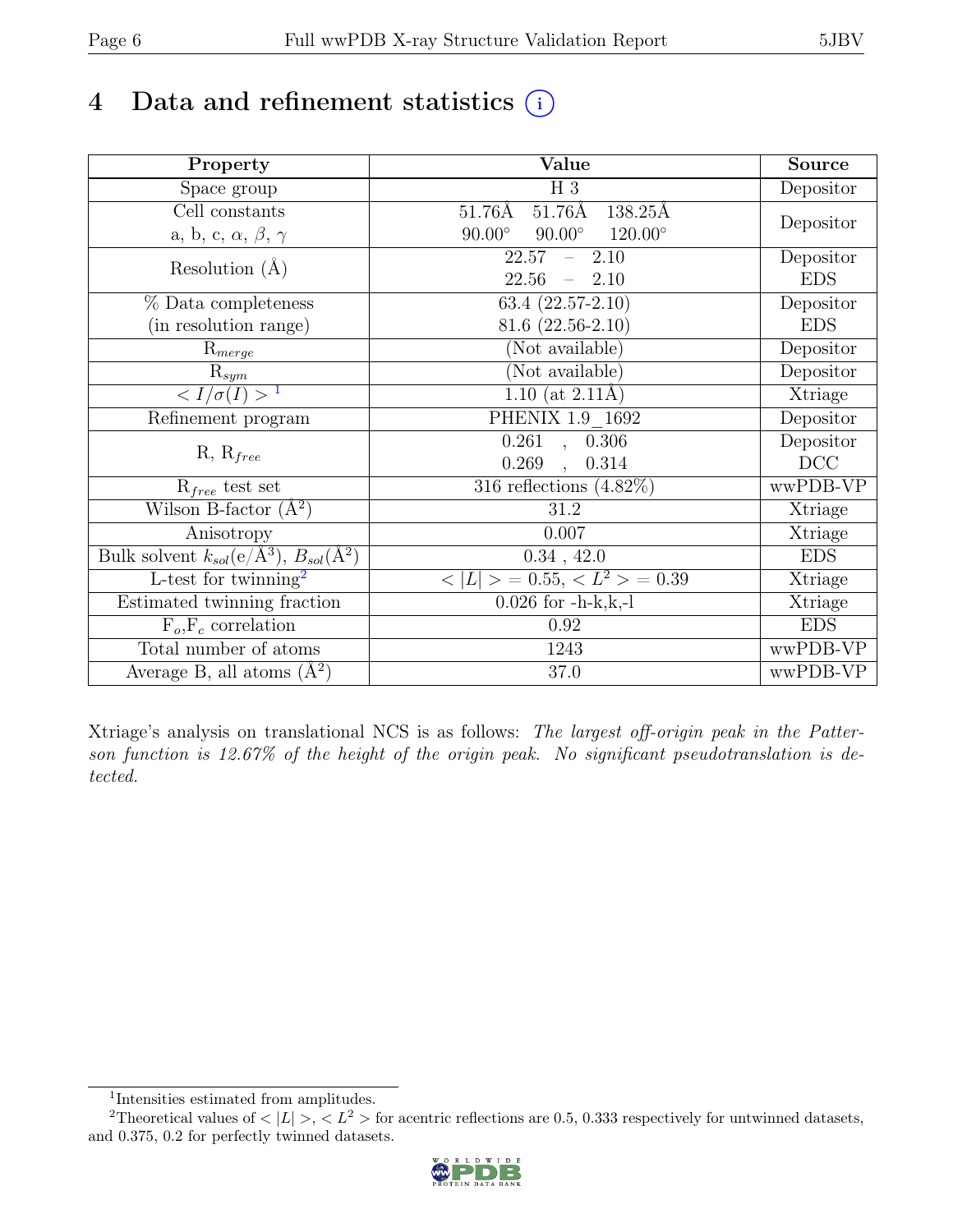# 5 Model quality  $(i)$

## 5.1 Standard geometry (i)

Bond lengths and bond angles in the following residue types are not validated in this section: DPR, DHI, DVA, DAL, DAS, DIL, DGN, DPN, DSN, DLE, DSG, DAR, DNE, NO3, DTH, DGL, DTY, DLY

The Z score for a bond length (or angle) is the number of standard deviations the observed value is removed from the expected value. A bond length (or angle) with  $|Z| > 5$  is considered an outlier worth inspection. RMSZ is the root-mean-square of all Z scores of the bond lengths (or angles).

| Mol      | Chain |             | Bond lengths | Bond angles |             |  |
|----------|-------|-------------|--------------|-------------|-------------|--|
|          |       | <b>RMSZ</b> | # $ Z  > 5$  | <b>RMSZ</b> | # $ Z  > 5$ |  |
|          |       | 0.21        | 0/607        | 0.43        | 0/816       |  |
| $\Omega$ | В     | 0.21        | 0/12         | 0.37        | 0/8         |  |
| All      | All   | 0.21        | 619          | 0.43        | 824         |  |

There are no bond length outliers.

There are no bond angle outliers.

There are no chirality outliers.

There are no planarity outliers.

#### 5.2 Too-close contacts  $(i)$

In the following table, the Non-H and H(model) columns list the number of non-hydrogen atoms and hydrogen atoms in the chain respectively. The H(added) column lists the number of hydrogen atoms added and optimized by MolProbity. The Clashes column lists the number of clashes within the asymmetric unit, whereas Symm-Clashes lists symmetry-related clashes.

|   |      | Mol   Chain   Non-H   H(model)   H(added) |      |    | $\Box$ Clashes $\Box$ Symm-Clashes |
|---|------|-------------------------------------------|------|----|------------------------------------|
|   | 601  |                                           | 629  |    |                                    |
|   | 563  |                                           | 529  |    |                                    |
|   |      |                                           |      |    |                                    |
| റ |      |                                           |      |    |                                    |
|   | 28   |                                           |      |    |                                    |
|   | 43   |                                           |      |    |                                    |
|   | 1243 |                                           | 1158 | 22 |                                    |

The all-atom clashscore is defined as the number of clashes found per 1000 atoms (including hydrogen atoms). The all-atom clashscore for this structure is 9.

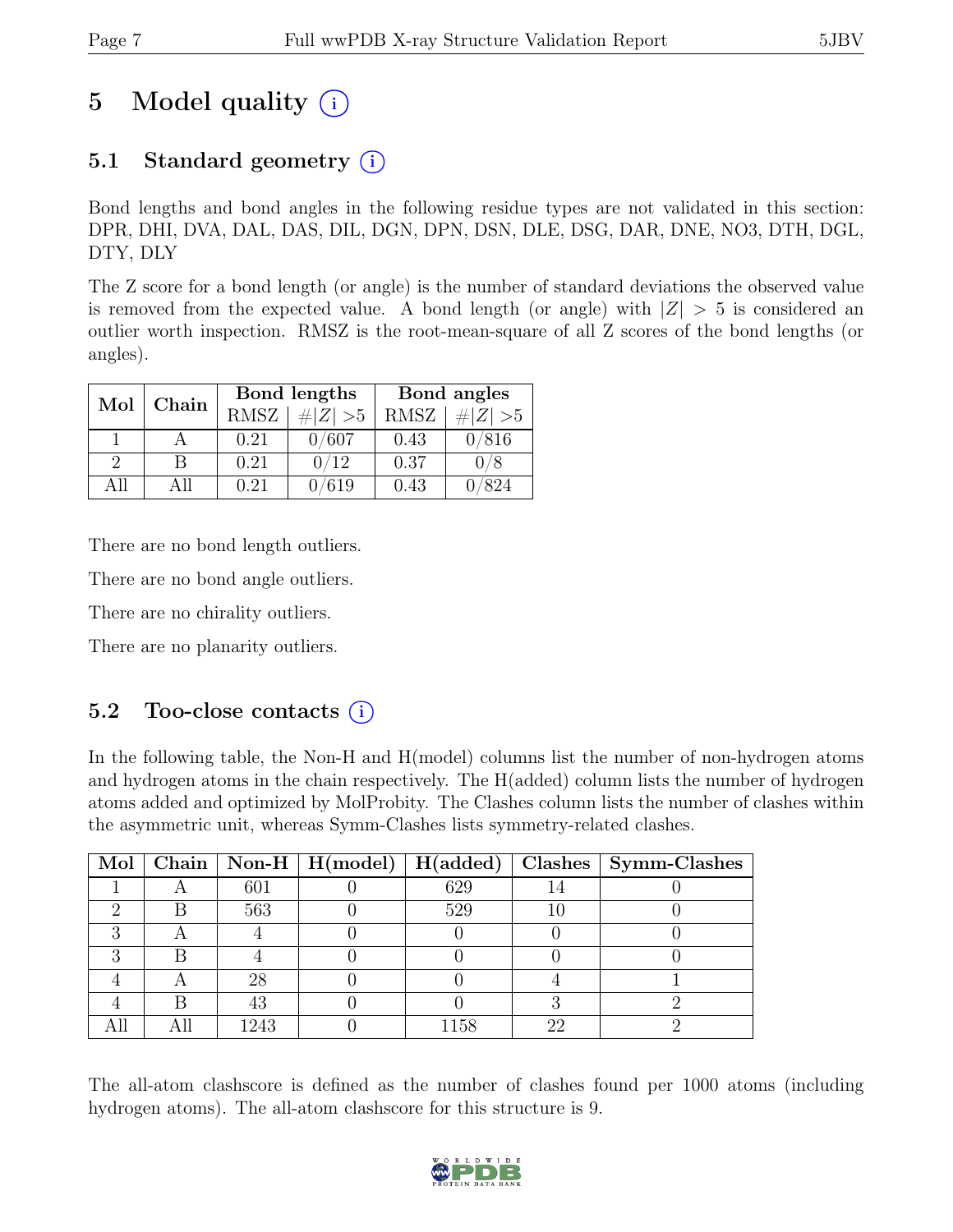|                    |                  | Interatomic      | Clash         |
|--------------------|------------------|------------------|---------------|
| Atom-1             | Atom-2           | distance $(\AA)$ | overlap $(A)$ |
| 2:B:25:DSG:OD1     | 4:B:201:HOH:O    | 1.85             | 0.95          |
| 1: A:53: GLY:O     | 4:A:201:HOH:O    | 1.95             | 0.84          |
| 2: B: 63: DLY: NZ  | 4:B:203:HOH:O    | 2.18             | 0.76          |
| 1: A:54: ARG:NH1   | 4:A:203:HOH:O    | 2.22             | 0.72          |
| 1: A:13: ILE: HG13 | 1:A:33:LYS:HE3   | 1.73             | 0.70          |
| 2:B:52:DAS:OD1     | 4:B:202:HOH:O    | 2.12             | 0.68          |
| 1: A:60: ASN:O     | 2: B:54: DAR:NH2 | 2.32             | 0.63          |
| 1:A:42:ARG:HG2     | 1:A:72:ARG:HH21  | 1.69             | 0.56          |
| 2:B:26:DVA:HG21    | 2:B:56:DLE:HD21  | 1.88             | 0.54          |
| 1: A:39: ASP:OD1   | 1: A:39: ASP:N   | 2.39             | 0.53          |
| 1: A:5: VAL: HB    | 1:A:13:ILE:HG23  | 1.91             | 0.53          |
| 1: A:25: ASN:ND2   | 4:A:202:HOH:O    | 2.21             | 0.52          |
| 1:A:52:ASP:O       | 1:A:54:ARG:NH2   | 2.42             | 0.51          |
| 1: A:26: VAL:HG21  | 1:A:56:LEU:HD21  | 1.94             | 0.49          |
| 2: B:2: DGN:O      | 2: B:64: DGL:N   | 2.49             | 0.46          |
| 1:A:8:LEU:HD12     | 1:A:74:ARG:HD3   | 1.97             | 0.45          |
| 1: A:48: LYS: NZ   | 4:A:204:HOH:O    | 2.25             | 0.45          |
| 1: A:68: HIS:CE1   | 2: B:60: DSG:HB2 | 2.53             | 0.44          |
| 2:B:45:DPN:HB2     | 2:B:67:DLE:HD22  | 2.00             | 0.42          |
| 2:B:42:DAR:HB2     | 2:B:70:DVA:HG12  | 2.02             | 0.42          |
| 1:A:7:THR:HG22     | 1:A:69:LEU:HB3   | 2.03             | 0.40          |
| 2:B:36:DIL:HA      | 2:B:37:DPR:HD2   | 1.93             | 0.40          |

All (22) close contacts within the same asymmetric unit are listed below, sorted by their clash magnitude.

All (2) symmetry-related close contacts are listed below. The label for Atom-2 includes the symmetry operator and encoded unit-cell translations to be applied.

| Atom-1        | Atom-2                          | Interatomic<br>distance $(A)$ | Clash<br>overlap $(A)$ |
|---------------|---------------------------------|-------------------------------|------------------------|
| 4:B:225:HOH:O | 4:B:238:HOH:O[2 555]            | .85                           |                        |
| 4:A:225:HOH:O | $\perp$ 4:B:239:HOH:O[2<br>5651 | $1.99\,$                      | ገ 91                   |

## 5.3 Torsion angles (i)

#### 5.3.1 Protein backbone (i)

In the following table, the Percentiles column shows the percent Ramachandran outliers of the chain as a percentile score with respect to all X-ray entries followed by that with respect to entries of similar resolution.

The Analysed column shows the number of residues for which the backbone conformation was

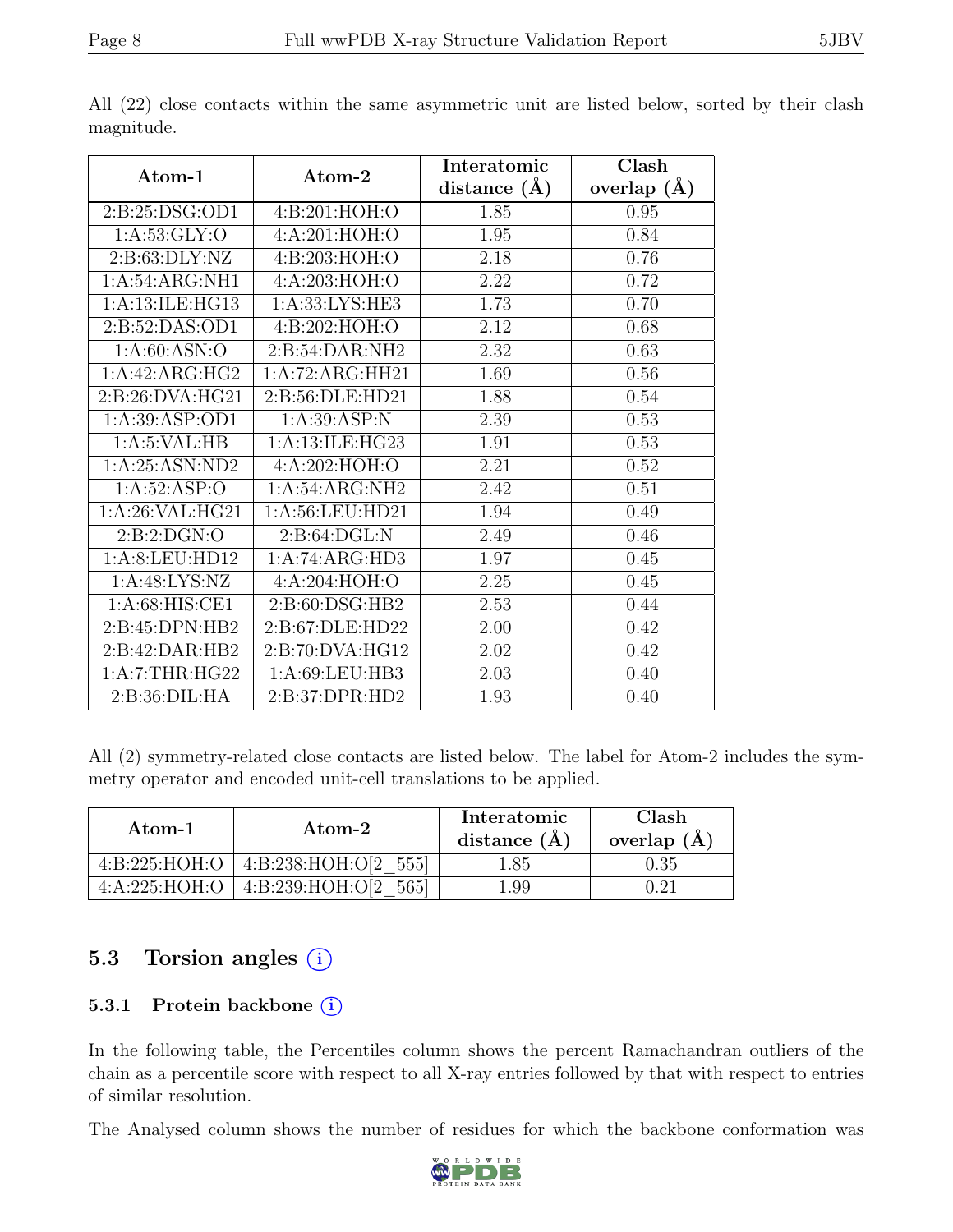| Mol | Chain | Analysed       | Favoured    | Allowed   Outliers |          | Percentiles                    |
|-----|-------|----------------|-------------|--------------------|----------|--------------------------------|
|     |       | $74/76$ (97\%) | 71 $(96\%)$ | 2(3%)              | $1(1\%)$ | $\boxed{6}$<br>$\overline{11}$ |
|     |       | 4/76(5%)       | $4(100\%)$  |                    |          | 100                            |
| All | All   | $78/152(51\%)$ | 75 (96%)    | 2(3%)              | $1(1\%)$ | $\overline{z}$<br>12           |

analysed, and the total number of residues.

All (1) Ramachandran outliers are listed below:

| Mol | Chain $\vert$ Res | <b>Type</b> |
|-----|-------------------|-------------|
|     |                   |             |

#### 5.3.2 Protein sidechains (i)

In the following table, the Percentiles column shows the percent sidechain outliers of the chain as a percentile score with respect to all X-ray entries followed by that with respect to entries of similar resolution.

The Analysed column shows the number of residues for which the sidechain conformation was analysed, and the total number of residues.

| $\mid$ Mol $\mid$ Chain $\mid$ | Analysed   Rotameric   Outliers   Percentiles          |  |  |  |
|--------------------------------|--------------------------------------------------------|--|--|--|
|                                | $\mid 68/68 \ (100\%) \mid 64 \ (94\%) \mid 4 \ (6\%)$ |  |  |  |

All (4) residues with a non-rotameric sidechain are listed below:

| Mol | Chain | Res | <b>Type</b> |
|-----|-------|-----|-------------|
|     |       | 13  | ILE         |
|     |       | 39  | <b>ASP</b>  |
|     |       |     | LEU         |
|     |       |     | $\rm{ARG}$  |

Sometimes sidechains can be flipped to improve hydrogen bonding and reduce clashes. There are no such sidechains identified.

#### 5.3.3 RNA  $(i)$

There are no RNA molecules in this entry.

## 5.4 Non-standard residues in protein, DNA, RNA chains  $(i)$

67 non-standard protein/DNA/RNA residues are modelled in this entry.

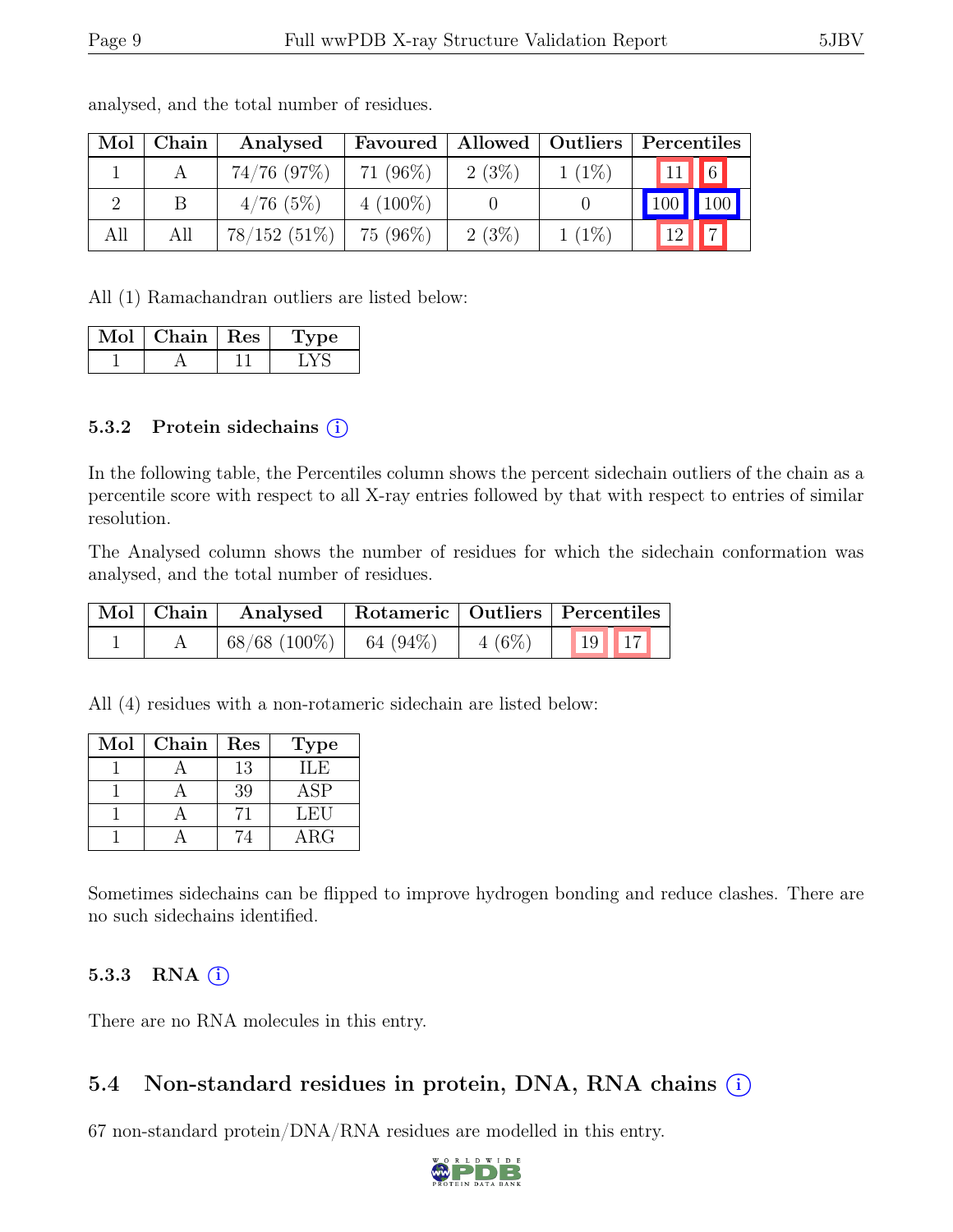In the following table, the Counts columns list the number of bonds (or angles) for which Mogul statistics could be retrieved, the number of bonds (or angles) that are observed in the model and the number of bonds (or angles) that are defined in the Chemical Component Dictionary. The Link column lists molecule types, if any, to which the group is linked. The Z score for a bond length (or angle) is the number of standard deviations the observed value is removed from the expected value. A bond length (or angle) with  $|Z| > 2$  is considered an outlier worth inspection. RMSZ is the root-mean-square of all Z scores of the bond lengths (or angles).

| Mol<br>Type | Chain | $\mathop{\mathrm{Res}}$ | ${\rm Link}$ |        | Bond lengths |             |        | Bond angles          |         |  |
|-------------|-------|-------------------------|--------------|--------|--------------|-------------|--------|----------------------|---------|--|
|             |       |                         |              | Counts | RMSZ         | $\# Z  > 2$ | Counts | $\perp$ RMSZ $\perp$ | $\# Z $ |  |
|             | 'DNE  | ப                       |              | ∸      | 6.7.8        | 0.71        |        | $\mathcal{L}$ , 1, 9 | 0.48    |  |

In the following table, the Chirals column lists the number of chiral outliers, the number of chiral centers analysed, the number of these observed in the model and the number defined in the Chemical Component Dictionary. Similar counts are reported in the Torsion and Rings columns. '-' means no outliers of that kind were identified.

|       |  |  | Mol   Type   Chain   Res   Link   Chirals   Torsions   Rings |  |
|-------|--|--|--------------------------------------------------------------|--|
| DNE 1 |  |  | $1\frac{0}{5}{6/8}$                                          |  |

There are no bond length outliers.

There are no bond angle outliers.

There are no chirality outliers.

There are no torsion outliers.

There are no ring outliers.

No monomer is involved in short contacts.

## 5.5 Carbohydrates  $(i)$

There are no monosaccharides in this entry.

#### 5.6 Ligand geometry (i)

2 ligands are modelled in this entry.

In the following table, the Counts columns list the number of bonds (or angles) for which Mogul statistics could be retrieved, the number of bonds (or angles) that are observed in the model and the number of bonds (or angles) that are defined in the Chemical Component Dictionary. The Link column lists molecule types, if any, to which the group is linked. The Z score for a bond length (or angle) is the number of standard deviations the observed value is removed from the expected value. A bond length (or angle) with  $|Z| > 2$  is considered an outlier worth inspection. RMSZ is the root-mean-square of all Z scores of the bond lengths (or angles).

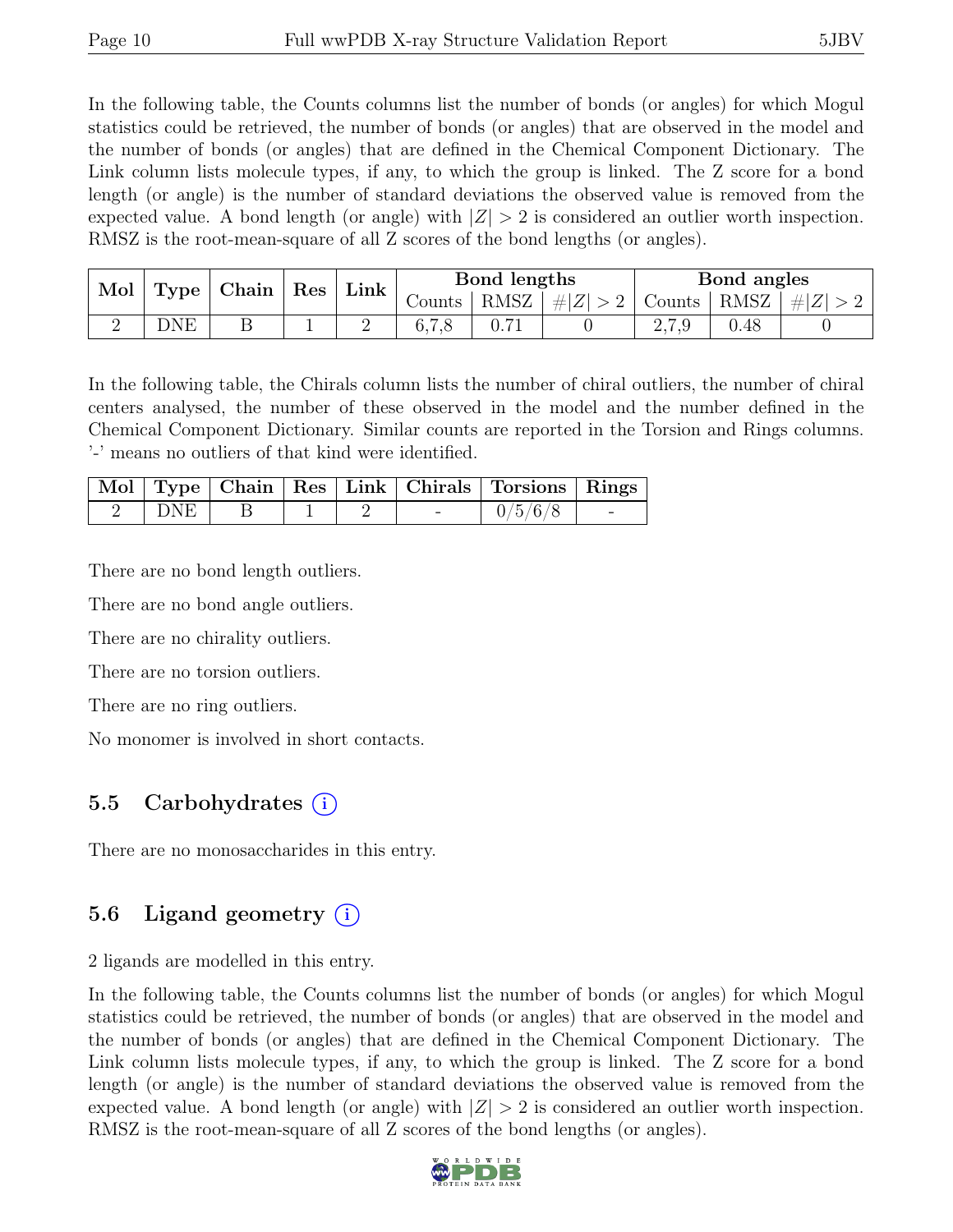| Mol | Type            |  |     |                          |                          |      |                  |        |                              |                          | Res<br>$\mid$ Chain |  | $Link \mid$ |  | Bond lengths |  |  | Bond angles |  |  |
|-----|-----------------|--|-----|--------------------------|--------------------------|------|------------------|--------|------------------------------|--------------------------|---------------------|--|-------------|--|--------------|--|--|-------------|--|--|
|     |                 |  |     |                          | <b>Counts</b>            | RMSZ | H Z <br>$\sim$ 0 | Counts | <b>RMSZ</b>                  | Z <br>#                  |                     |  |             |  |              |  |  |             |  |  |
|     | NO <sub>3</sub> |  | 101 | $\overline{\phantom{a}}$ | ാ ാ<br>1, 0, 0           | 0.64 |                  | 0,3,3  | $\qquad \qquad \blacksquare$ |                          |                     |  |             |  |              |  |  |             |  |  |
|     | NO3             |  | 101 | $\overline{\phantom{a}}$ | $\mathcal{Q}$<br>1, 0, 0 | 0.64 |                  | 0,3,3  | $\overline{\phantom{a}}$     | $\overline{\phantom{0}}$ |                     |  |             |  |              |  |  |             |  |  |

There are no bond length outliers.

There are no bond angle outliers.

There are no chirality outliers.

There are no torsion outliers.

There are no ring outliers.

No monomer is involved in short contacts.

## 5.7 Other polymers (i)

There are no such residues in this entry.

## 5.8 Polymer linkage issues (i)

There are no chain breaks in this entry.

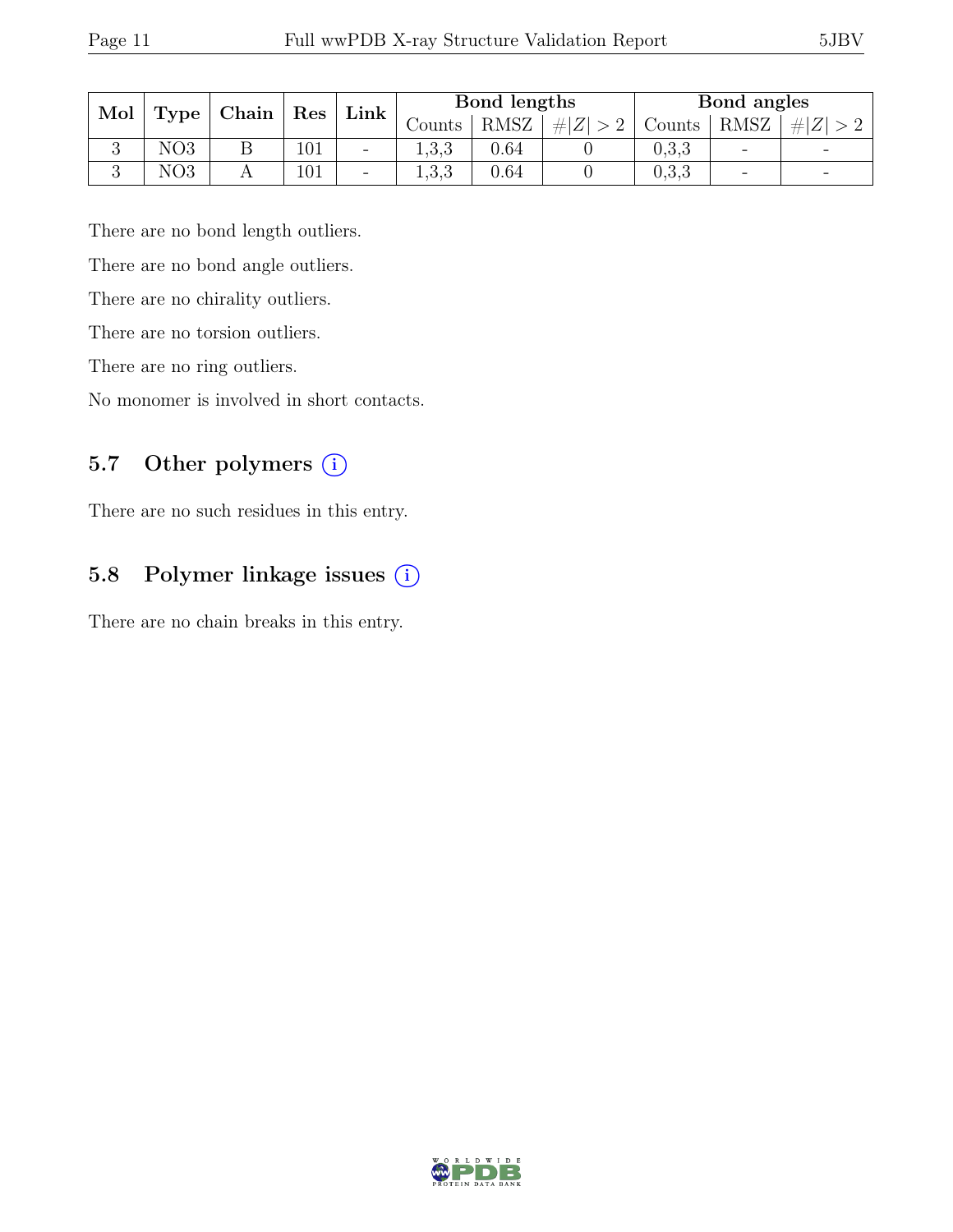# 6 Fit of model and data  $(i)$

## 6.1 Protein, DNA and RNA chains (i)

In the following table, the column labelled  $#RSRZ>2$  contains the number (and percentage) of RSRZ outliers, followed by percent RSRZ outliers for the chain as percentile scores relative to all X-ray entries and entries of similar resolution. The OWAB column contains the minimum, median,  $95<sup>th</sup>$  percentile and maximum values of the occupancy-weighted average B-factor per residue. The column labelled 'Q< 0.9' lists the number of (and percentage) of residues with an average occupancy less than 0.9.

|     | Mol   Chain | Analysed          | $<$ RSRZ $>$ | $\#\text{RSRZ}\text{>2}$ | $\mid$ OWAB(Å <sup>2</sup> ) $\mid$ Q<0.9 $\mid$ |  |
|-----|-------------|-------------------|--------------|--------------------------|--------------------------------------------------|--|
|     |             | $76/76$ $(100\%)$ | 0.47         | $4(5\%)$ 26 32           | 23, 37, 63, 71                                   |  |
|     |             | $4/76$ (5%)       | 0.32         | $0$ 100 100              | 1, 30, 40, 50, 72                                |  |
| All | All         | 80/152(52%)       | 0.46         | $4(5\%)$ 28<br>34        | 23, 38, 64, 72                                   |  |

All (4) RSRZ outliers are listed below:

| Mol | Chain | $\operatorname{Res}$ | <b>Type</b>             | <b>RSRZ</b> |
|-----|-------|----------------------|-------------------------|-------------|
|     |       | 74                   | $\overline{\text{ARG}}$ | 2.9         |
|     |       | 73                   | LEU                     | 2.4         |
|     |       | 75                   | <b>GLY</b>              | 2.3         |
|     |       | 72                   | $\rm{ARG}$              | 2.0         |

## 6.2 Non-standard residues in protein, DNA, RNA chains (i)

In the following table, the Atoms column lists the number of modelled atoms in the group and the number defined in the chemical component dictionary. The B-factors column lists the minimum, median,  $95<sup>th</sup>$  percentile and maximum values of B factors of atoms in the group. The column labelled 'Q< 0.9' lists the number of atoms with occupancy less than 0.9.

| Mol            | <b>Type</b> | Chain | Res | Atoms   | <b>RSCC</b> | RSR  | $B\text{-}factors(\AA^2)$ | Q <sub>0.9</sub> |
|----------------|-------------|-------|-----|---------|-------------|------|---------------------------|------------------|
| 2              | DGL         | Β     | 64  | 9/10    | 0.53        | 0.28 | 35, 37, 50, 51            |                  |
| $\overline{2}$ | DTH         | B     | 9   | 7/8     | 0.65        | 0.25 | 56,59,60,61               | $\left( \right)$ |
| $\overline{2}$ | DLY         | В     | 11  | 9/10    | 0.66        | 0.32 | 55, 65, 72, 72            | $\left( \right)$ |
| $\overline{2}$ | DTH         | В     | 7   | 7/8     | 0.70        | 0.24 | 50, 53, 55, 55            |                  |
| $\overline{2}$ | DAS         | Β     | 52  | 8/9     | 0.72        | 0.21 | 43, 48, 52, 52            | $\left( \right)$ |
| $\overline{2}$ | DLE         | В     | 71  | 8/9     | 0.73        | 0.34 | 38, 43, 44, 45            | $\left( \right)$ |
| $\overline{2}$ | DGL         | B     | 24  | 9/10    | 0.77        | 0.21 | 39,43,64,66               | $\left( \right)$ |
| $\overline{2}$ | DGL         | В     | 51  | 9/10    | 0.79        | 0.21 | 38,41,44,44               | $\left( \right)$ |
| $\overline{2}$ | DSG         | В     | 25  | 8/9     | 0.80        | 0.14 | 35, 38, 40, 40            | $\Omega$         |
| $\overline{2}$ | DNE         | В     | 1   | 8<br>/9 | 0.81        | 0.17 | 28, 31, 31, 31            | $\left( \right)$ |

Continued on next page...

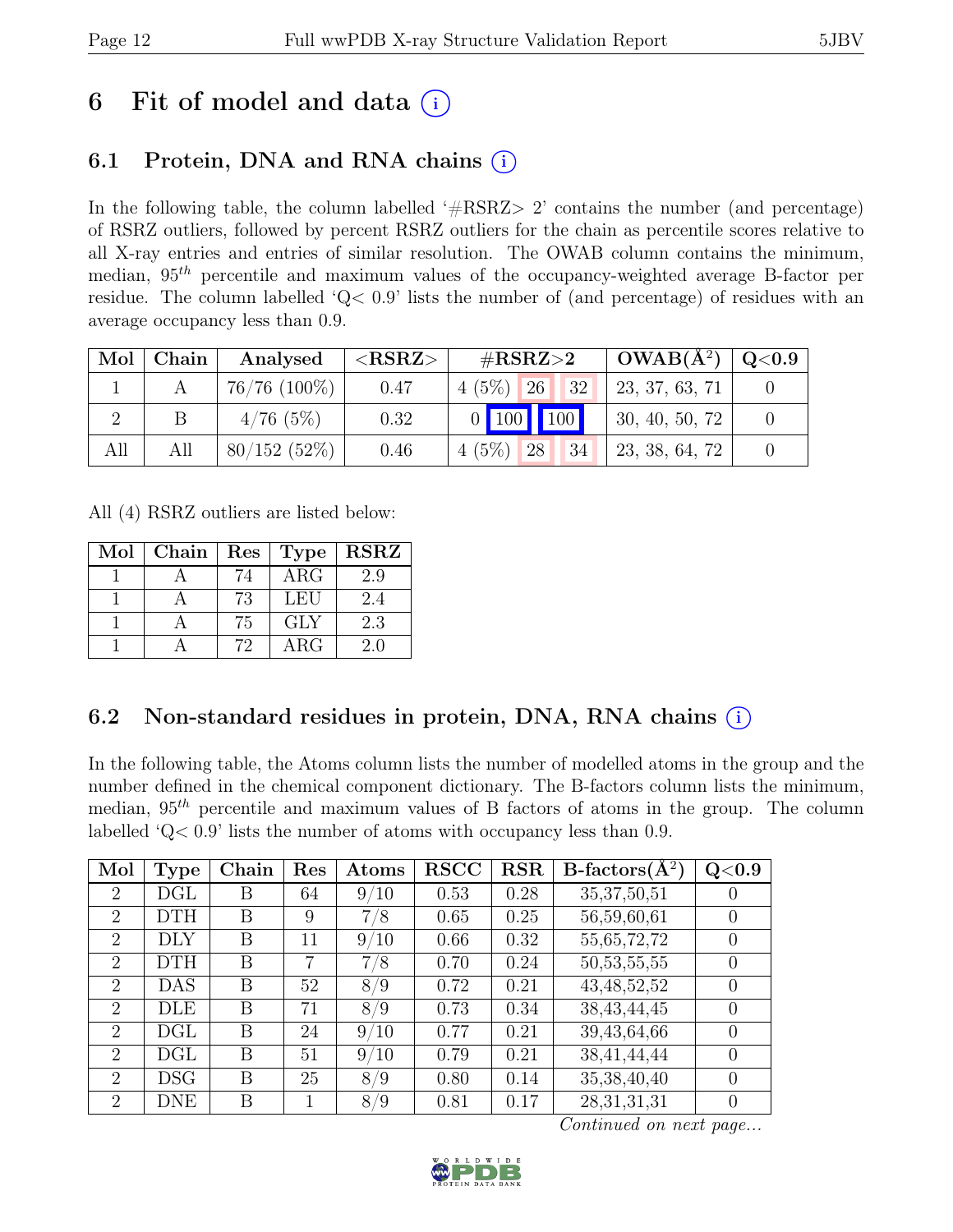| Continued from previous page |                         |                         |                  |                   |             |            |                           |                  |  |  |
|------------------------------|-------------------------|-------------------------|------------------|-------------------|-------------|------------|---------------------------|------------------|--|--|
| Mol                          | <b>Type</b>             | Chain                   | Res              | Atoms             | <b>RSCC</b> | <b>RSR</b> | $B\text{-factors}(\AA^2)$ | $Q<\!\!0.9$      |  |  |
| $\overline{2}$               | <b>DTH</b>              | B                       | 12               | 7/8               | 0.81        | 0.19       | 41,41,44,50               | $\overline{0}$   |  |  |
| $\overline{2}$               | DIL                     | $\boldsymbol{B}$        | $36\,$           | 8/9               | 0.82        | 0.17       | 30, 33, 35, 37            | $\overline{0}$   |  |  |
| $\overline{2}$               | <b>DLY</b>              | $\boldsymbol{B}$        | 63               | 9/10              | 0.82        | 0.20       | $\overline{34,36,}40,40$  | $\overline{0}$   |  |  |
| $\overline{2}$               | <b>DSN</b>              | $\boldsymbol{B}$        | 65               | 6/7               | 0.83        | 0.18       | 29,32,33,33               | $\boldsymbol{0}$ |  |  |
| $\overline{2}$               | <b>DAR</b>              | B                       | 42               | 11/12             | 0.83        | 0.22       | 30,34,40,41               | $\overline{0}$   |  |  |
| $\overline{2}$               | DGN                     | $\boldsymbol{B}$        | $31\,$           | 9/10              | 0.84        | 0.18       | 34, 37, 39, 39            | $\boldsymbol{0}$ |  |  |
| $\overline{2}$               | DGL                     | B                       | 34               | 9/10              | 0.84        | 0.21       | 41, 43, 48, 48            | $\boldsymbol{0}$ |  |  |
| $\overline{2}$               | $\overline{\text{DGN}}$ | $\overline{\mathrm{B}}$ | 49               | 9/10              | 0.84        | $0.16\,$   | 32,33,39,39               | $\overline{0}$   |  |  |
| $\overline{2}$               | DAS                     | B                       | 39               | 8/9               | 0.85        | 0.20       | 40,42,50,50               | $\boldsymbol{0}$ |  |  |
| $\overline{2}$               | DTH                     | $\overline{B}$          | 14               | $\overline{7/8}$  | $0.86\,$    | 0.15       | 31,32,34,36               | $\overline{0}$   |  |  |
| $\overline{2}$               | DHI                     | $\boldsymbol{B}$        | 68               | /11<br>10         | 0.86        | 0.15       | 23, 26, 27, 27            | $\boldsymbol{0}$ |  |  |
| $\overline{2}$               | $\overline{\text{DGN}}$ | $\overline{B}$          | $40\,$           | 9/10              | 0.86        | 0.17       | 37,40,44,44               | $\overline{0}$   |  |  |
| $\overline{2}$               | <b>DVA</b>              | $\overline{B}$          | 17               | $\overline{7/8}$  | 0.87        | 0.19       | 35, 36, 37, 38            | $\boldsymbol{0}$ |  |  |
| $\overline{2}$               | <b>DAS</b>              | $\, {\bf B}$            | $32\,$           | 8/9               | 0.87        | 0.21       | 42, 47, 53, 53            | $\overline{0}$   |  |  |
| $\overline{2}$               | DGL                     | B                       | 18               | $\overline{9}/10$ | 0.87        | 0.14       | 37, 38, 43, 44            | $\boldsymbol{0}$ |  |  |
| $\overline{2}$               | <b>DGN</b>              | $\boldsymbol{B}$        | $\overline{2}$   | 9/10              | 0.87        | 0.16       | 31, 31, 34, 35            | $\overline{0}$   |  |  |
| $\overline{2}$               | <b>DLE</b>              | B                       | $8\,$            | 8/9               | 0.87        | 0.26       | 57,61,62,63               | $\overline{0}$   |  |  |
| $\overline{2}$               | <b>DVA</b>              | $\boldsymbol{B}$        | $\overline{5}$   | 7/8               | 0.88        | 0.19       | 34, 35, 37, 37            | $\overline{0}$   |  |  |
| $\overline{2}$               | <b>DAR</b>              | $\boldsymbol{B}$        | 54               | 11/12             | 0.88        | 0.13       | 28, 32, 41, 41            | $\boldsymbol{0}$ |  |  |
| $\overline{2}$               | <b>DSN</b>              | $\boldsymbol{B}$        | $57\,$           | 6/7               | 0.88        | 0.12       | 27, 28, 30, 32            | $\overline{0}$   |  |  |
| $\overline{2}$               | DAS                     | $\boldsymbol{B}$        | $58\,$           | 8/9               | 0.88        | 0.13       | 25, 26, 27, 27            | $\overline{0}$   |  |  |
| $\overline{2}$               | <b>DLY</b>              | $\boldsymbol{B}$        | 27               | 9/10              | 0.88        | 0.13       | 27,29,30,31               | $\overline{0}$   |  |  |
| $\overline{2}$               | <b>DSN</b>              | $\boldsymbol{B}$        | 20               | 6/7               | 0.88        | 0.12       | 33,34,36,37               | $\overline{0}$   |  |  |
| $\overline{2}$               | DAS                     | B                       | 21               | 8/9               | 0.88        | 0.12       | 31, 31, 35, 36            | $\overline{0}$   |  |  |
| $\overline{2}$               | <b>DLY</b>              | $\boldsymbol{B}$        | 33               | 9/10              | 0.88        | 0.19       | 42, 43, 44, 44            | $\boldsymbol{0}$ |  |  |
| $\overline{2}$               | <b>DPN</b>              | $\mathbf{B}$            | $\overline{4}$   | 11/12             | 0.88        | 0.12       | 32, 33, 34, 34            | $\theta$         |  |  |
| $\overline{2}$               | $\overline{\text{DGN}}$ | $\overline{\mathrm{B}}$ | 62               | 9/10              | 0.89        | $0.15\,$   | 29, 33, 36, 37            | $\overline{0}$   |  |  |
| $\overline{2}$               | <b>DLY</b>              | B                       | $\,6\,$          | $\overline{9}/10$ | 0.89        | 0.18       | 38,44,47,48               | $\boldsymbol{0}$ |  |  |
| $\overline{2}$               | DLE                     | $\overline{B}$          | $69\,$           | $\overline{8/9}$  | $0.89\,$    | $0.17\,$   | 26,29,30,31               | $\boldsymbol{0}$ |  |  |
| $\overline{2}$               | DIL                     | B                       | 13               | 8/9               | 0.89        | 0.18       | 37, 38, 39, 39            | $\overline{0}$   |  |  |
| $\overline{2}$               | <b>DSG</b>              | $\, {\bf B}$            | 60               | 8/9               | 0.90        | 0.13       | $24,25,27,\overline{27}$  | $\overline{0}$   |  |  |
| $\overline{2}$               | DLY                     | B                       | 29               | 9/10              | 0.90        | 0.14       | 29,30,32,34               | $\boldsymbol{0}$ |  |  |
| $\overline{2}$               | DGL                     | B                       | 16               | 9/10              | 0.90        | $0.13\,$   | 32, 34, 37, 37            | $\theta$         |  |  |
| $\sqrt{2}$                   | DIL                     | B                       | $\boldsymbol{3}$ | 8/9               | 0.90        | 0.14       | 27, 28, 31, 31            | $\boldsymbol{0}$ |  |  |
| $\overline{2}$               | DLE                     | $\overline{B}$          | 67               | 8/9               | 0.91        | 0.14       | 26, 27, 27, 28            | $\overline{0}$   |  |  |
| $\overline{2}$               | <b>DVA</b>              | B                       | 26               | 7/8               | 0.91        | 0.15       | 29, 30, 32, 33            | $\boldsymbol{0}$ |  |  |
| $\overline{2}$               | DIL                     | B                       | 61               | 8/9               | $0.91\,$    | 0.15       | 23, 24, 25, 26            | $\theta$         |  |  |
| $\sqrt{2}$                   | <b>DVA</b>              | B                       | 70               | 7/8               | 0.91        | 0.14       | 31, 33, 42, 42            | $\boldsymbol{0}$ |  |  |
| $\overline{2}$               | DIL                     | $\boldsymbol{B}$        | $30\,$           | 8/9               | 0.91        | 0.15       | 26, 29, 32, 33            | $\theta$         |  |  |
| $\overline{2}$               | DLE                     | B                       | 50               | 8/9               | 0.92        | 0.17       | 30, 32, 37, 38            | $\boldsymbol{0}$ |  |  |
| $\overline{2}$               | DAL                     | B                       | 28               | 5/6               | 0.93        | 0.11       | 30,30,30,32               | $\theta$         |  |  |
| $\overline{2}$               | DIL                     | B                       | 23               | 8/9               | 0.93        | 0.14       | $\overline{28,31,34,35}$  | $\boldsymbol{0}$ |  |  |

Continued from previous page...

Continued on next page...